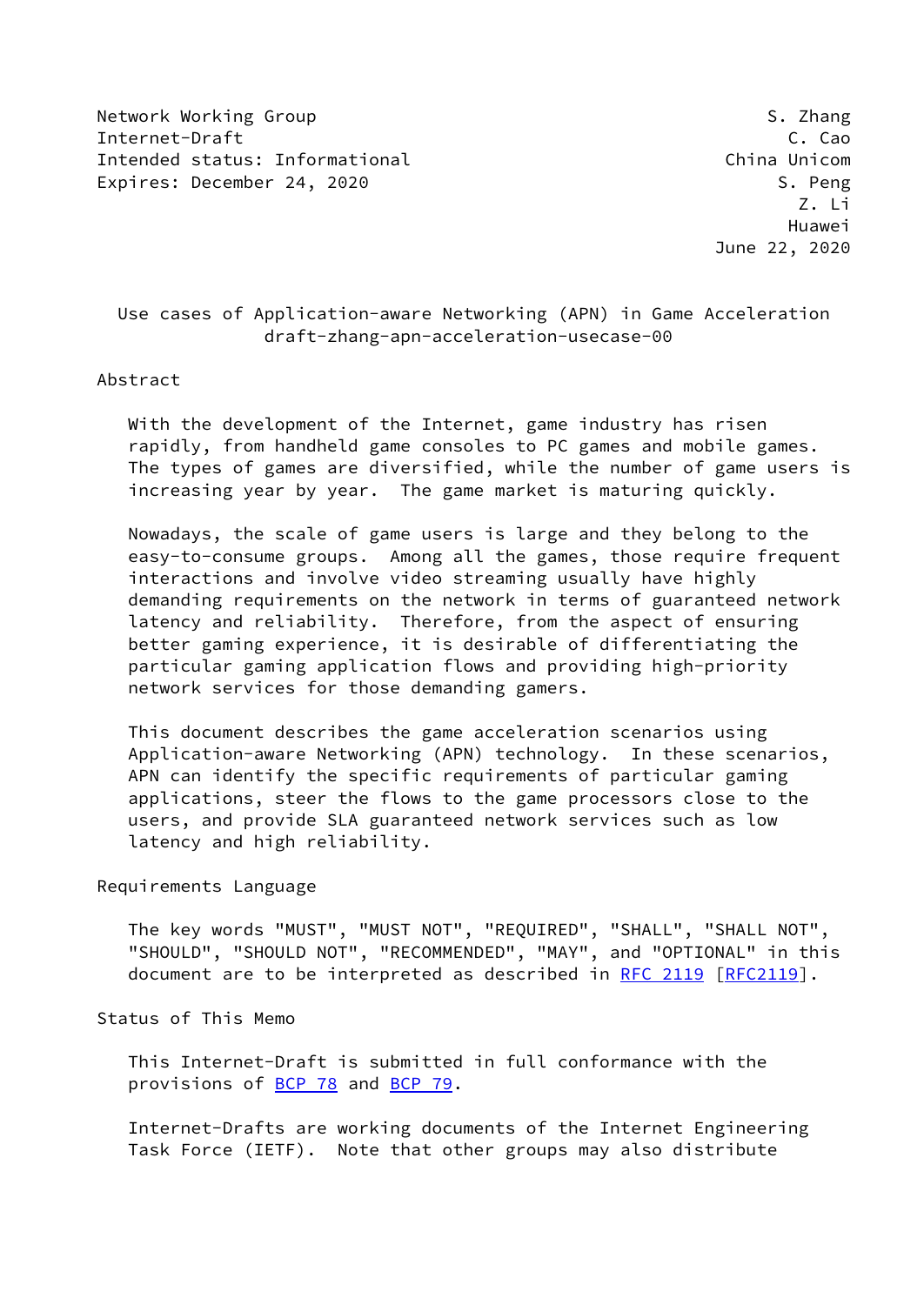## <span id="page-1-1"></span>Internet-Draft Network Working Group 101 June 2020

 working documents as Internet-Drafts. The list of current Internet- Drafts is at<https://datatracker.ietf.org/drafts/current/>.

 Internet-Drafts are draft documents valid for a maximum of six months and may be updated, replaced, or obsoleted by other documents at any time. It is inappropriate to use Internet-Drafts as reference material or to cite them other than as "work in progress."

This Internet-Draft will expire on December 24, 2020.

#### Copyright Notice

 Copyright (c) 2020 IETF Trust and the persons identified as the document authors. All rights reserved.

This document is subject to **[BCP 78](https://datatracker.ietf.org/doc/pdf/bcp78)** and the IETF Trust's Legal Provisions Relating to IETF Documents [\(https://trustee.ietf.org/license-info](https://trustee.ietf.org/license-info)) in effect on the date of publication of this document. Please review these documents carefully, as they describe your rights and restrictions with respect to this document. Code Components extracted from this document must include Simplified BSD License text as described in Section 4.e of the Trust Legal Provisions and are provided without warranty as described in the Simplified BSD License.

# Table of Contents

| 2. Usage Scenarios of APN in Game Acceleration $\cdots$ 3        |  |
|------------------------------------------------------------------|--|
| 2.1. APN for Steering into Dedicated Game Acceleration Channel 3 |  |
| 2.2. Fine-granularity Interactive Action Game Acceleration 5     |  |
| 3. Game Acceleration Business Model 6                            |  |
|                                                                  |  |
|                                                                  |  |
|                                                                  |  |
|                                                                  |  |

## <span id="page-1-0"></span>[1](#page-1-0). Introduction

 Online games usually refer to games which use the access terminal PC or smart terminal as the game platform, the Internet as the data transmission medium, the game operator server as the processor, and through the WAN network transmission (e.g. mobile Internet), in which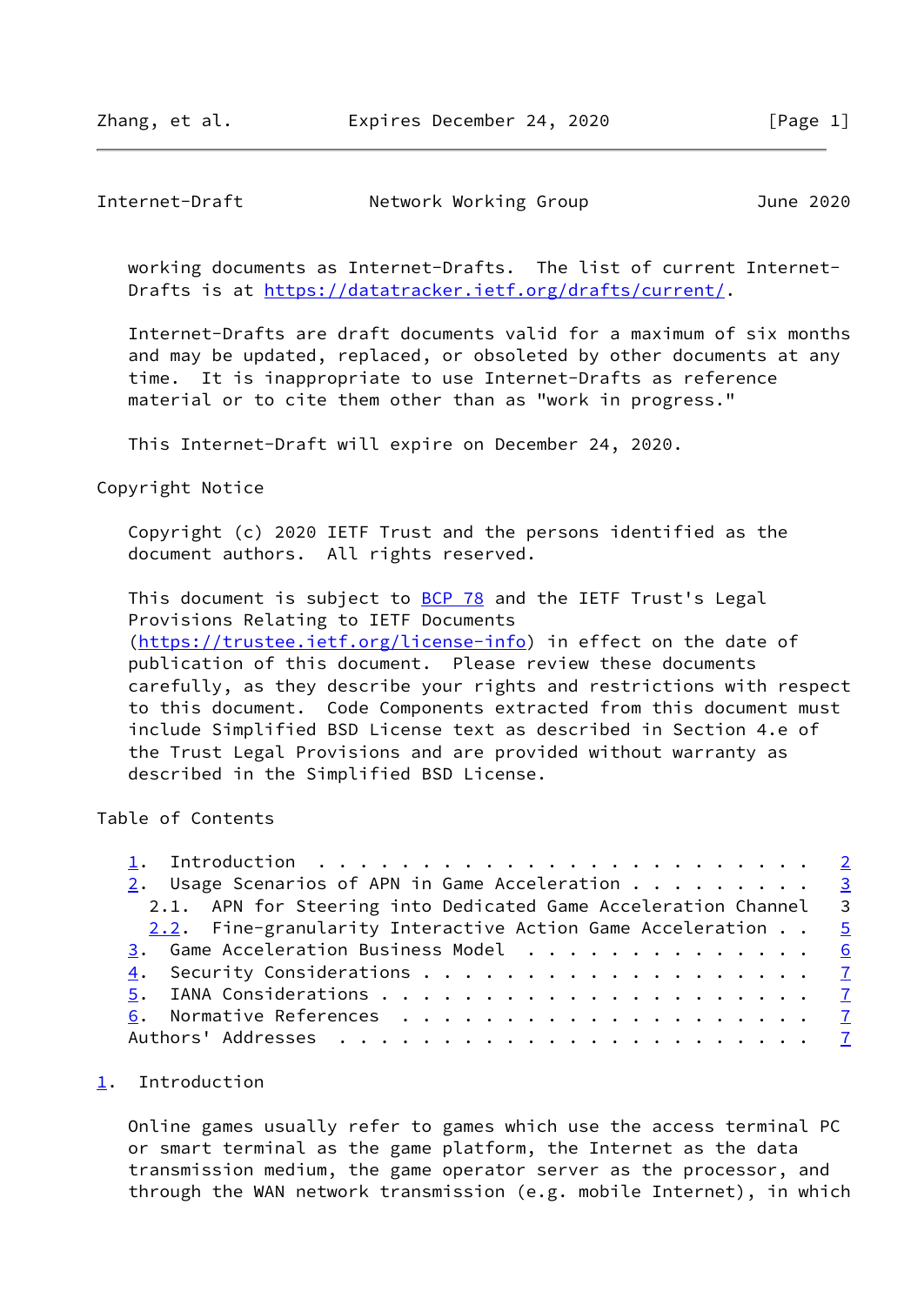a single user or multiple users simultaneously participate to realize the operation of the game characters or scenes.

 The number of online game players is large in China, about more than 700 million. Gamers usually pursue very high quality of

| Zhang, et al. | Expires December 24, 2020 | [Page 2] |
|---------------|---------------------------|----------|
|---------------|---------------------------|----------|

<span id="page-2-1"></span>Internet-Draft Network Working Group June 2020

 experience(QoE). At present, most gamers are willing to spend extra money to get a better user experience.

 The UDP protocol has good real-time performance and its network overhead is also small, through which high communication rate can be reached. So the UDP protocol is mainly used in the real-time game interaction process. Even if the operator uses DPI, it will not recognize UDP packets.

Application-aware networking (APN)  $[I-D.li-agn-frame work]$  enables the network to be aware of the applications' requirements in a fine granularity, and then either steer the corresponding traffic onto the appropriate network path that can satisfy the requirements or establish an exclusive network path which would not be influenced by other applications' traffic flow.

<span id="page-2-0"></span>[2](#page-2-0). Usage Scenarios of APN in Game Acceleration

 This section presents two typical game acceleration scenarios with APN to meet the service requirements and ensure user experience.

<span id="page-2-2"></span>[2.1](#page-2-2). APN for Steering into Dedicated Game Acceleration Channel

 Generally speaking, the network latency requirement of games is less than 30ms. For competitive games, the latency requirement is less than 10ms. According to the statistics of the domestic Steam platform in China (from 2018 Game Industry External Market Observation Report by Tencent PC game platform), overseas games account for a high proportion in TOP10 online games. The traditional way to provide services is to connect with foreign operators through the operators international business network and directly access the game servers. In this case, the latency will generally exceed 200ms. So in order to give users a better game experience, operators need to provide solutions to reduce latency for the gamers oversea.

The games which are operated by domestic agents usually connect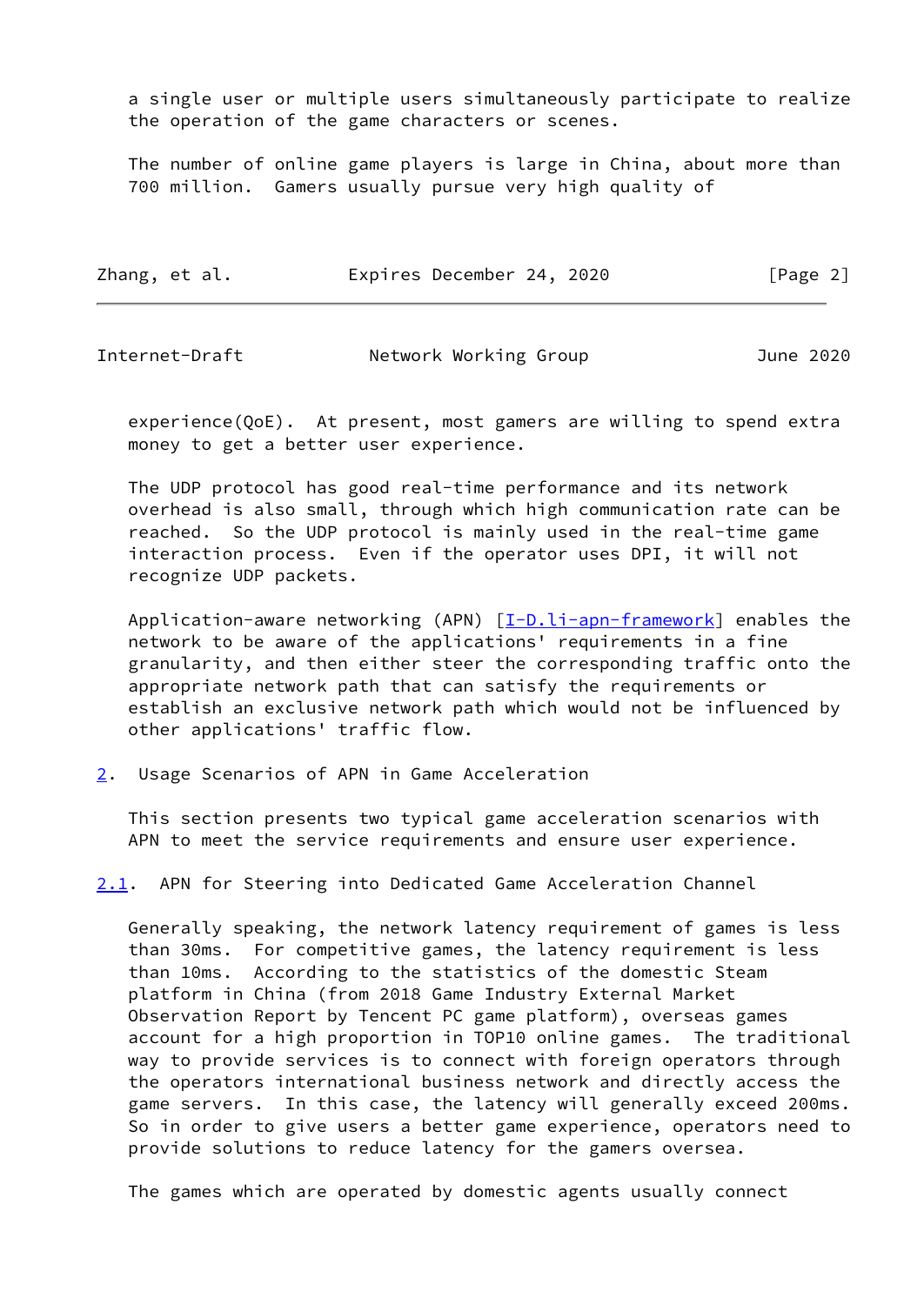through a third-party acceleration server forming a dedicated acceleration channel to access the game servers in the Data Center, as shown in the Figure 1.

Zhang, et al. **Expires December 24, 2020** [Page 3]

Internet-Draft Metwork Working Group 701 June 2020



## Figure 1.A Third-party Acceleration Channel for Games

 If the operator provides services directly, in order to reduce the end-to-end latency, the operator's export gateway (Game Acceleration Router) is connected to the International POP to directly access the game servers in the Data Center,as shown in the Figure 2. In this way, users can achieve quick access from domestic to the game servers overseas.

Client

|                                                    | Game     Operator     Game     International   Data |  |
|----------------------------------------------------|-----------------------------------------------------|--|
| Data $ -> $ Network $ -> $ Acceleration $ -> $ PoP | $ -> $ Center $ $                                   |  |
|                                                    |                                                     |  |
|                                                    |                                                     |  |

Figure 2.The Operator Acceleration Channel for Games

 As shown in the Figure 3, with APN, according to the application aware information carried in the packets, the game data can be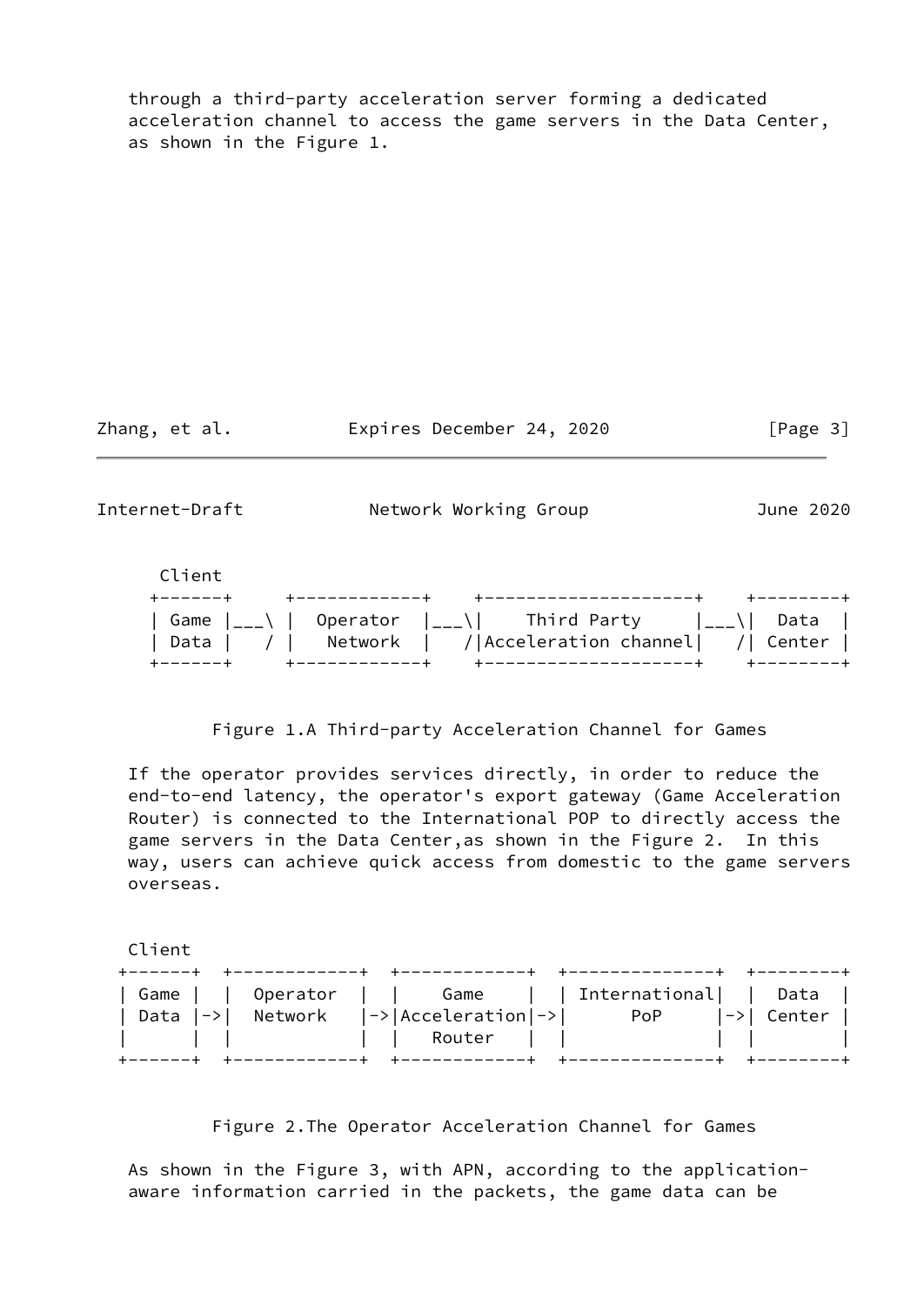differentiated and steered at the App-aware process Head-end into the dedicated game acceleration channel to achieve the desired low latency.

 Client +------+ +---------+ +------------+ +---------+ +------+ | Game | |App-aware| | Game | |App-aware| | Data | | Data |->| process |--|Acceleration|--| process |->|Center| | | |Head-end | | Channel | |End point| | | +------+ +---------+ +------------+ +---------+ +------+

Figure 3.APN for Steering into Dedicated Game Acceleration Channel

 Head-end node in the APN identifies the data flow of games (maybe one or more games), and steers it into a dedicated game acceleration path according to its SLA requirements.

| Zhang, et al. | Expires December 24, 2020 | [Page 4] |
|---------------|---------------------------|----------|
|               |                           |          |

<span id="page-4-1"></span>Internet-Draft Network Working Group June 2020

Midpoint in the APN forwards game data stream along the path.

 The end point in the APN receives the game data stream and steers it to the data center for processing the users control instruction or to the user for playing.

 The whole process requires APN not only to identify the game traffic but also to provide customized network services for it, in order to achieve better gaming experience.

<span id="page-4-0"></span>[2.2](#page-4-0). Fine-granularity Interactive Action Game Acceleration

 In some interactive action games, some flows are more important than others since the packets in these flows are carrying action control instructions. These flows have even lower latency requirement.

 With APN technology, these important data flows could be further indicated by adding corresponding information in the application aware information. According to this information, operators can provide paying users a game acceleration tunnel with ultra-low latency to guarantee the gaming experience of the users.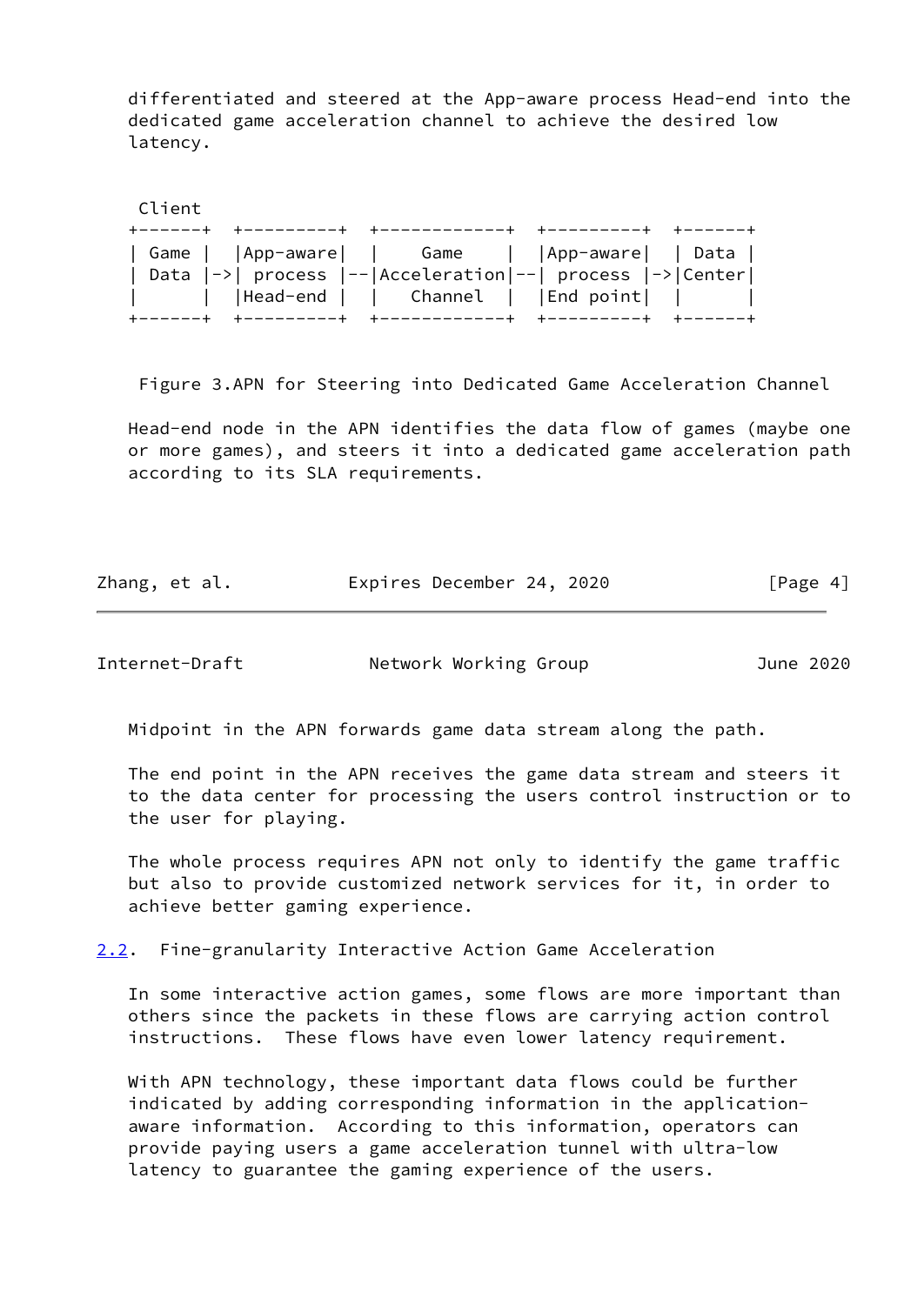Client A +---------+ |Game Data|-\ +---------+ | +---------+ +------------+ +---------+ +------+ \->|App-aware|-A-| Game |-A-|App-aware| | Data | | process | |Acceleration| | process |->|Center| Clinet B  $/ \rightarrow$  |Head-end |-B-| Path |-B-|End point| | | +---------+ | +---------+ +------------+ +---------+ +------+ |Game Data|-/ +---------+

### Figure 4.Game Acceleration with APN

 As shown in the Figure 4, Client A and B are playing an interactive action game. The head-end node in the APN identifies the data flow of an important scene in an action game sent by Client A, and steers it into a specific game acceleration path according to its SLA requirements.

 Midpoint in the APN forwards game data stream along the path and provides network services enabled by APN.

 The end point in the APN receives the game data stream and steers into the gaming server in the Data center, while the game server processes the game data and encapsulates the information for

| Zhang, et al. |  |  | Expires December 24, 2020 |  |  | [Page 5] |  |
|---------------|--|--|---------------------------|--|--|----------|--|
|---------------|--|--|---------------------------|--|--|----------|--|

<span id="page-5-1"></span>Internet-Draft **Network Working Group** June 2020

 identifying the game data stream of the important action scene at the head end node, which forwards it to a dedicated game acceleration path to the involved gamer Client B.

 During the game, different transmission paths are used to distinguish service effects. In this way, highly customized and guaranteed services can be provided.

<span id="page-5-0"></span>[3](#page-5-0). Game Acceleration Business Model

 With the 5G era evolving, the emerging gaming mode will inject new vitality into the game market.

 VR, AR and other emerging technologies are widely used in the game field, which provide new human-computer interaction method, improve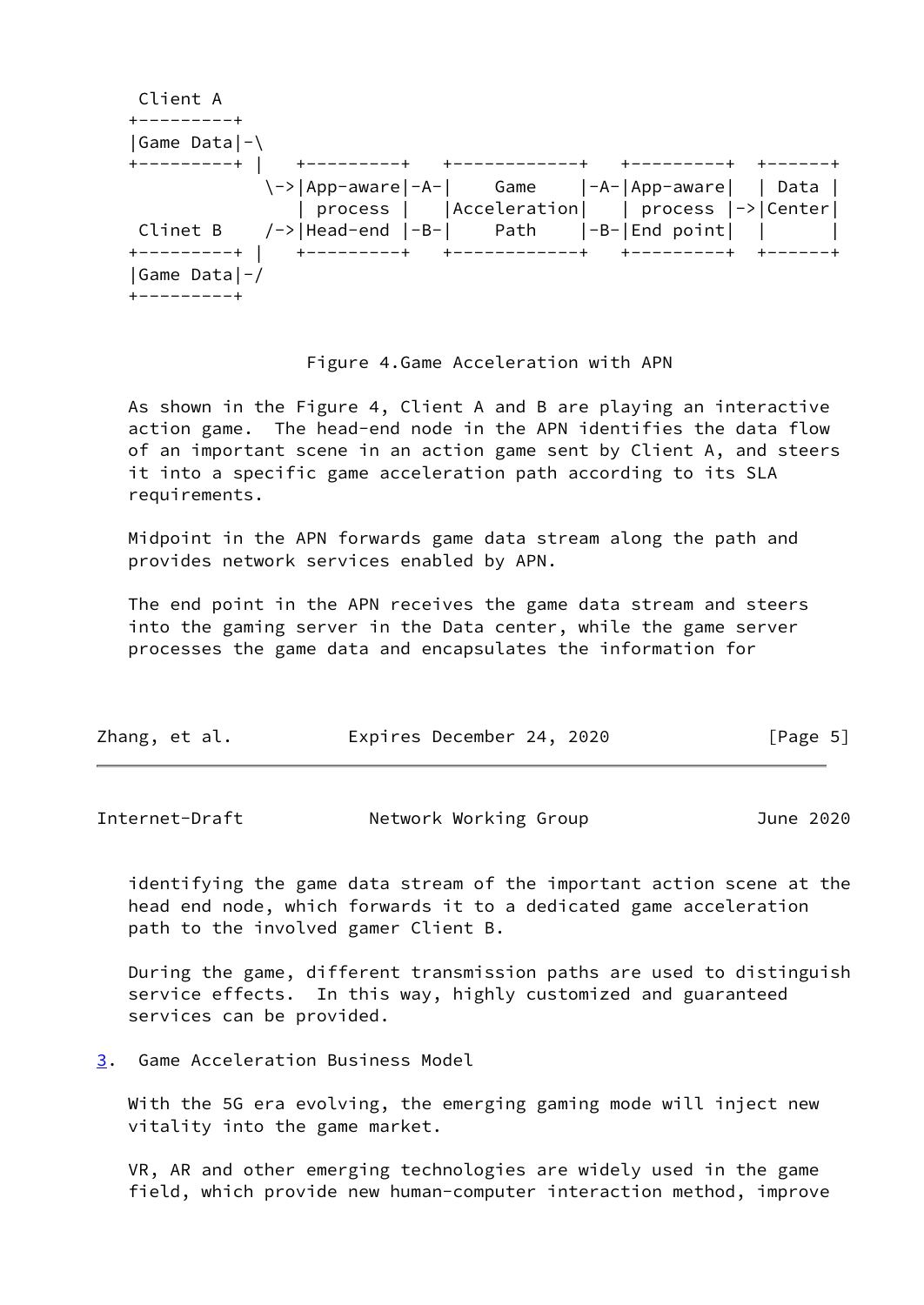the immersive and realistic sense, and reshape the expression form and development direction of game products. Based on cloud computing, cloud games emerge. At present, there are 120 million domestic users of cloud games in China, and the number of users continues to increase.

 Cloud game deploys game applications in data centers, and realizes the functions including the logical process of game command control, video rendering and other tasks that have high requirements for chips, and the tasks of game acceleration. In this way, the terminal is a video player. Users can get a good game experience without the support of high-end system and chips.

 At present, in most cases, with centralized deployment, the network transmission distance is too long, which is a huge challenge to the network load, so the latency demand can't be met.

 For cloud games, operators and OTT vendors can cooperate with each other and adopt on-demand edge computing deployment methods. The edge data center sends the game video stream information to the terminal, and receives the user's control instruction information for processing. Users can make corresponding operation instructions according to the received video stream information, and get quick response.

 At the same time, APN technology is needed to ensure deterministic latency of multi-party network of multiple players. The whole process requires APN not only to identify the cloud game traffic and provide customized network services for it, but also to ensure the deterministic latency of multi-user in the same game and provide better gaming experience.

| Zhang, et al. | Expires December 24, 2020 | [Page 6] |
|---------------|---------------------------|----------|
|               |                           |          |

<span id="page-6-0"></span>

Internet-Draft Network Working Group June 2020

 For online games, as mentioned above, operators cooperate with the game agents, by choosing or creating a corresponding network path based on the application information carried in the APN packets, ensuring the corresponding SLA through SR acceleration tunnel, to provide highly customized and flexible services for applications and improve the quality of experience of users.

Operators and OTTs cooperate with each other to achieve mutual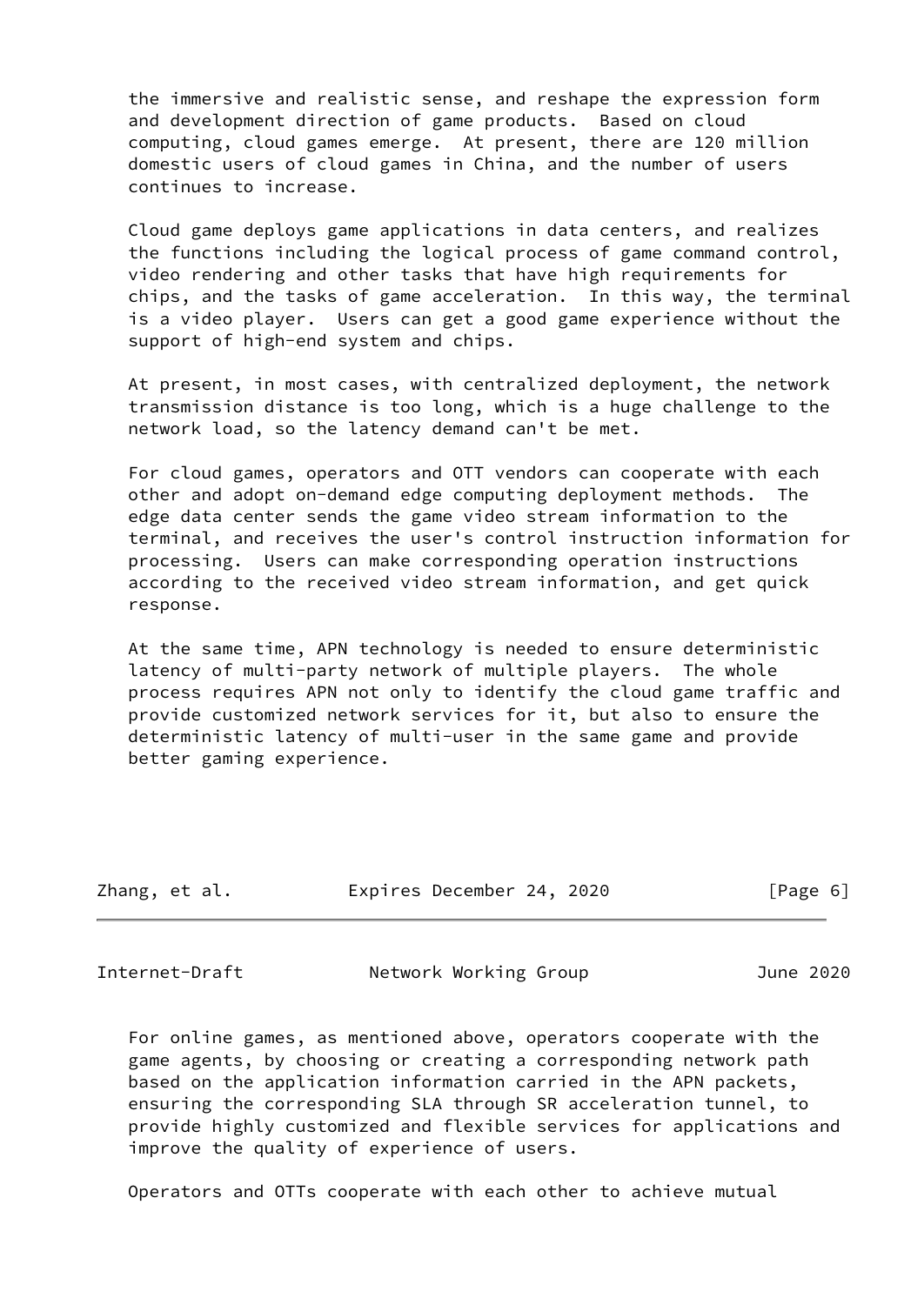benefit and win-win, so as to better provide customers with highly customized services and great QoE.

<span id="page-7-0"></span>[4](#page-7-0). Security Considerations

The security consideration can refer to the  $[I-D.1i-apn-framework]$ .

<span id="page-7-1"></span>[5](#page-7-1). IANA Considerations

There are no IANA considerations in this document.

- <span id="page-7-3"></span><span id="page-7-2"></span>[6](#page-7-2). Normative References
	- [I-D.li-apn-framework]

 Li, Z., Peng, S., Voyer, D., Li, C., Geng, L., Cao, C., Ebisawa, K., Previdi, S., and J. Guichard, "Application aware Networking (APN) Framework", [draft-li-apn](https://datatracker.ietf.org/doc/pdf/draft-li-apn-framework-00) [framework-00](https://datatracker.ietf.org/doc/pdf/draft-li-apn-framework-00) (work in progress), March 2020.

[I-D.li-apn-problem-statement-usecases]

 Li, Z., Peng, S., Voyer, D., Xie, C., Liu, P., Qin, Z., Ebisawa, K., Previdi, S., and J. Guichard, "Problem Statement and Use Cases of Application-aware Networking (APN)", [draft-li-apn-problem-statement-usecases-00](https://datatracker.ietf.org/doc/pdf/draft-li-apn-problem-statement-usecases-00) (work in progress), March 2020.

 [RFC2119] Bradner, S., "Key words for use in RFCs to Indicate Requirement Levels", [BCP 14](https://datatracker.ietf.org/doc/pdf/bcp14), [RFC 2119](https://datatracker.ietf.org/doc/pdf/rfc2119), DOI 10.17487/RFC2119, March 1997, <[https://www.rfc-editor.org/info/rfc2119>](https://www.rfc-editor.org/info/rfc2119).

Authors' Addresses

 Shuai Zhang China Unicom Beijing 100048 China

Email: zhangs366@chinaunicom.cn

| Zhang, et al. | Expires December 24, 2020 |  | [Page 7] |
|---------------|---------------------------|--|----------|
|               |                           |  |          |

Internet-Draft Network Working Group June 2020